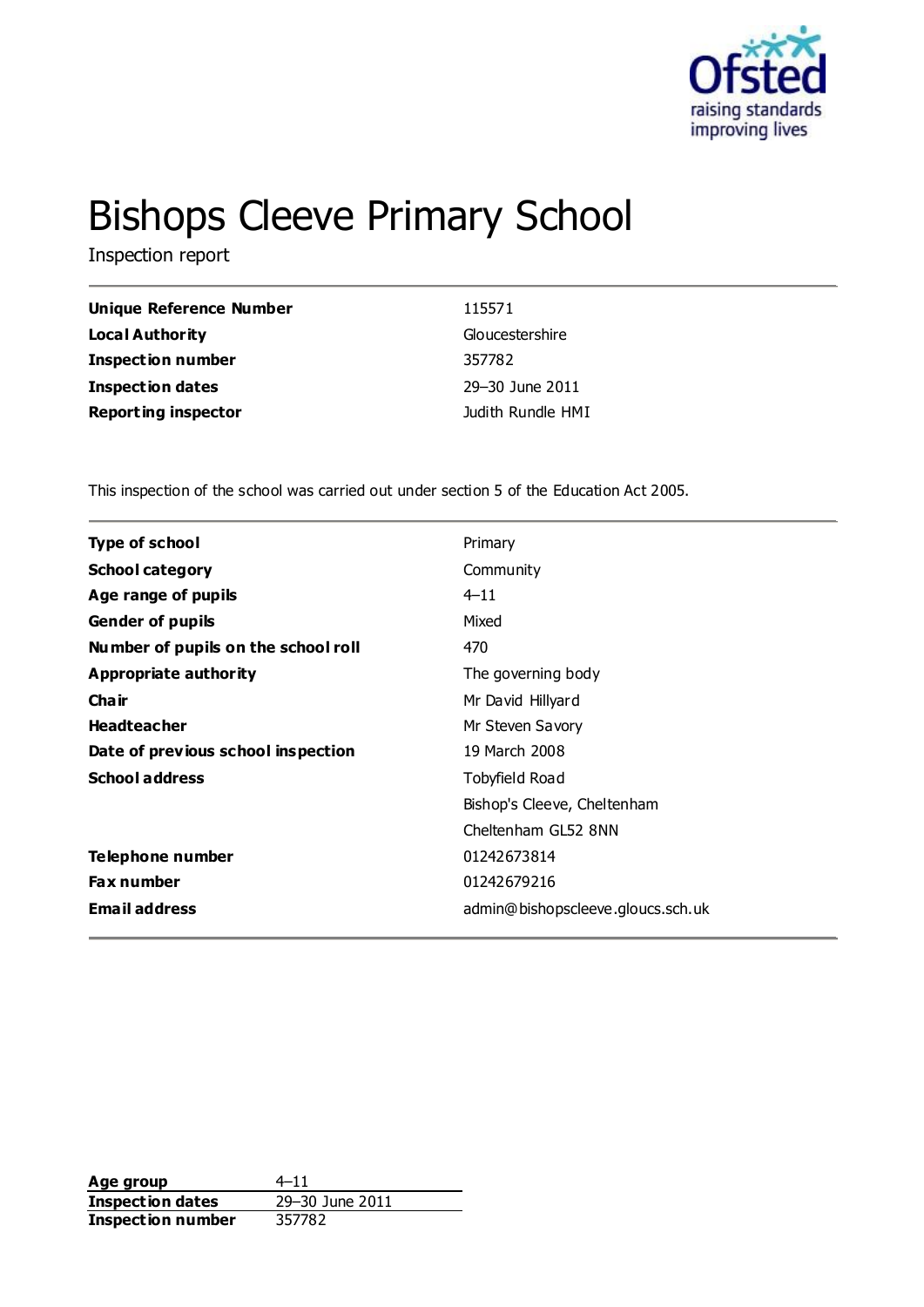The Office for Standards in Education, Children's Services and Skills (Ofsted) regulates and inspects to achieve excellence in the care of children and young people, and in education and skills for learners of all ages. It regulates and inspects childcare and children's social care, and inspects the Children and Family Court Advisory Support Service (Cafcass), schools, colleges, initial teacher training, work-based learning and skills training, adult and community learning, and education and training in prisons and other secure establishments. It assesses council children's services, and inspects services for looked after children, safeguarding and child protection.

Further copies of this report are obtainable from the school. Under the Education Act 2005, the school must provide a copy of this report free of charge to certain categories of people. A charge not exceeding the full cost of reproduction may be made for any other copies supplied.

If you would like a copy of this document in a different format, such as large print or Braille, please telephone 0300 123 4234, or email **[enquiries@ofsted.gov.uk](mailto:enquiries@ofsted.gov.uk)**.

You may copy all or parts of this document for non-commercial educational purposes, as long as you give details of the source and date of publication and do not alter the documentation in any way.

To receive regular email alerts about new publications, including survey reports and school inspection reports, please visit our website and go to 'Subscribe'.

Royal Exchange Buildings St Ann's Square Manchester M2 7LA T: 0300 123 4234 Textphone: 0161 618 8524 E: **[enquiries@ofsted.gov.uk](mailto:enquiries@ofsted.gov.uk)**

W: **[www.ofsted.gov.uk](http://www.ofsted.gov.uk/)**

© Crown copyright 2011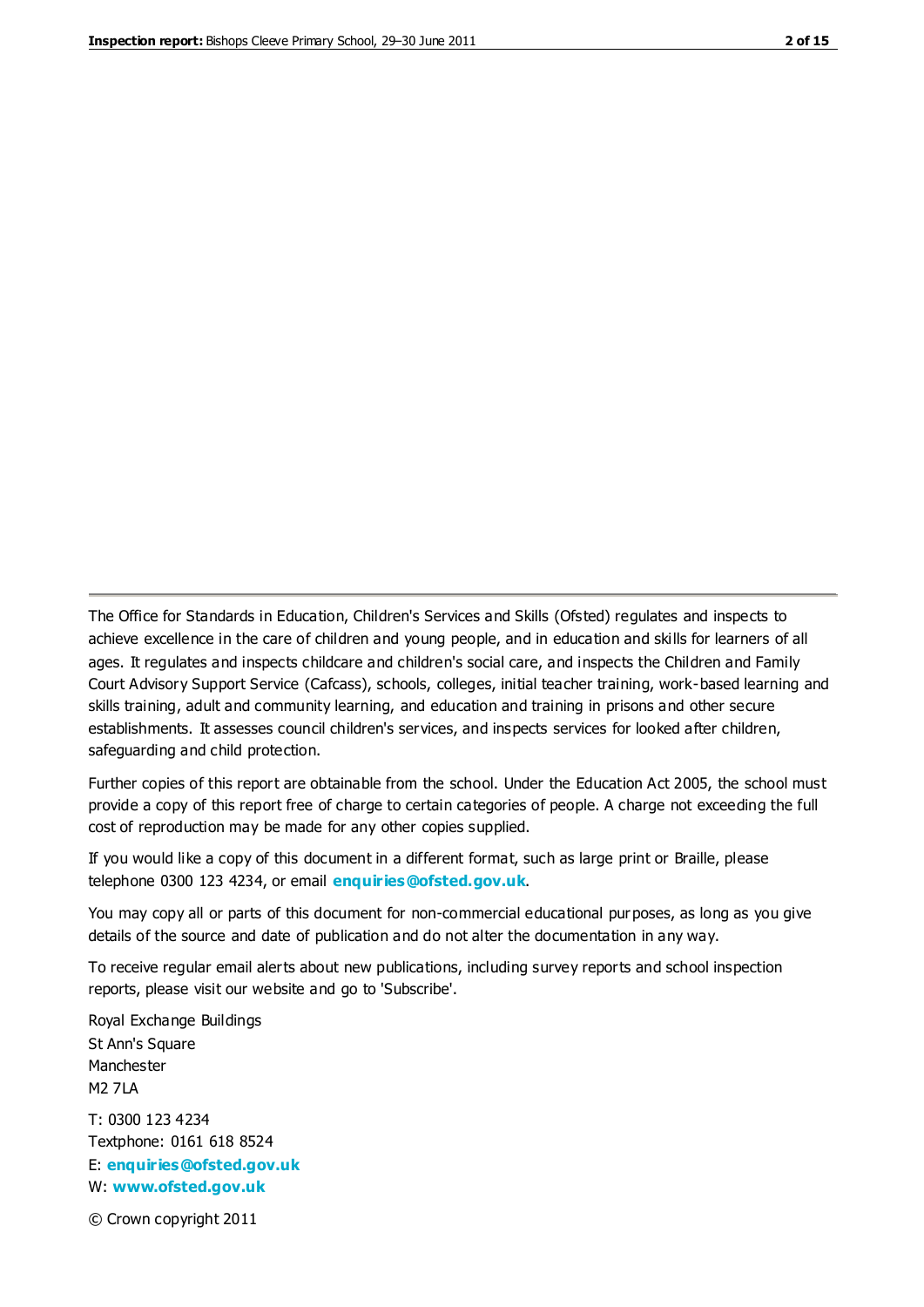# **Introduction**

This inspection was carried out by one of Her Majesty's Inspectors and three additional inspectors. They visited 21 lessons and 25 other activities, observed 14 teachers and held meetings with the headteacher, staff, pupils, governors and parents. They observed the school's work, and looked at the school's improvement plan and its self-evaluation, tracking information on pupils' attainment and progress, curriculum documentation, minutes of governing body meetings, and analysed questionnaires completed by staff and pupils and 215 questionnaires from parents and carers.

The inspection team reviewed many aspects of the school's work. It looked in detail at a number of key areas.

- Whether the quality of teaching and the use of assessment are consistently good or outstanding across the school.
- Whether opportunities and strategies that appear to be leading to accelerated progress of boys in Key Stage 2 are being successfully transferred to earlier age groups.

# **Information about the school**

Bishop's Cleeve is an above average-sized school, with an increasing number on roll. The school has slightly more girls than boys. Most pupils are from a White British background and few pupils are at the early stages of learning English. The proportion of pupils with special educational needs and/or disabilities is average, as is the proportion of pupils with a statement of special educational needs. The proportion of pupils known to be eligible for free school meals is below average. The school has gained a number of awards, including Artsmark Gold, Healthy School, ICT mark and a sports kitemark.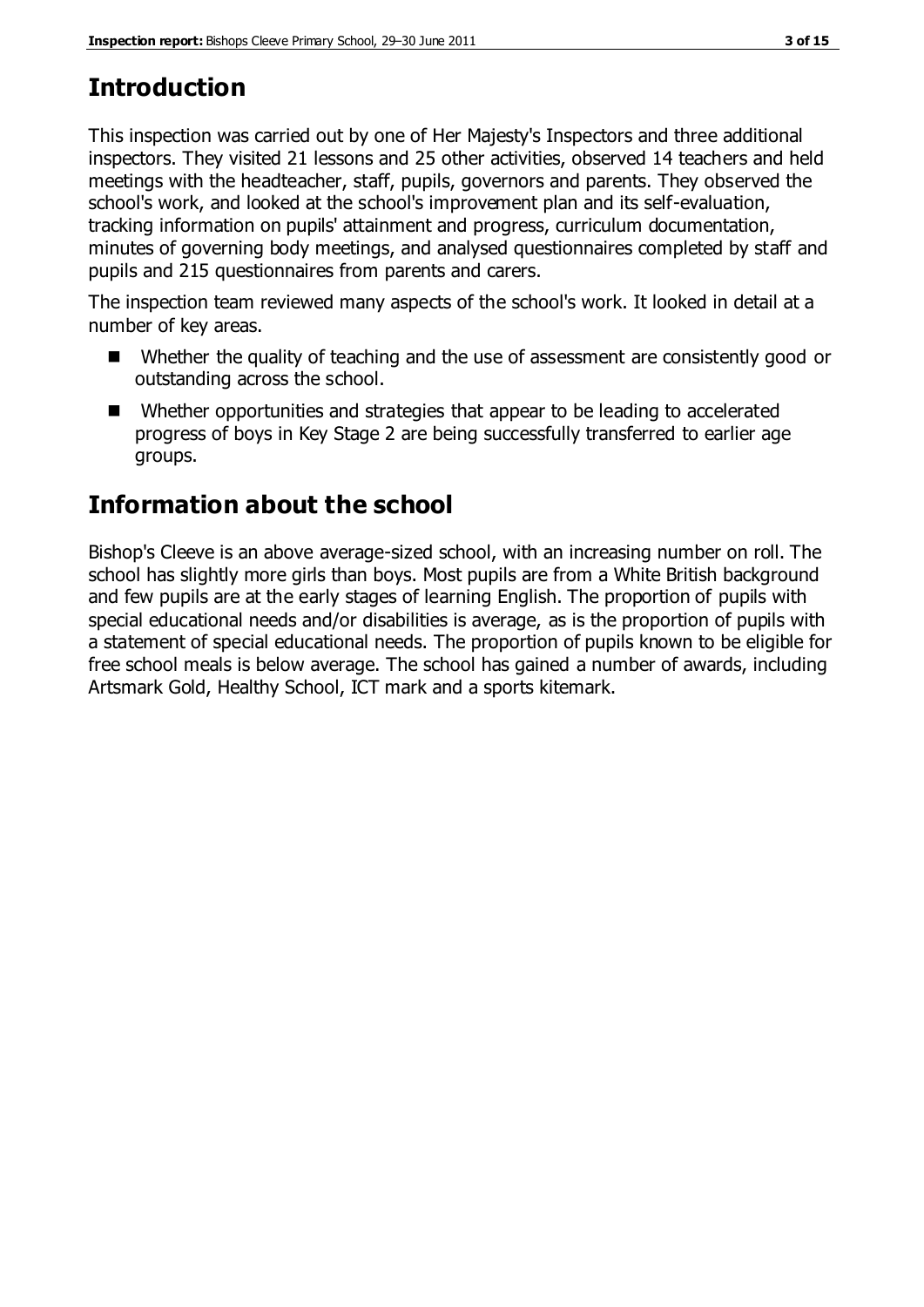## **Inspection judgements**

| Overall effectiveness: how good is the school? |  |
|------------------------------------------------|--|
|------------------------------------------------|--|

### **The school's capacity for sustained improvement 1**

### **Main findings**

Bishop's Cleeve is an outstanding school where pupils thrive in their academic and personal achievements. The schools ethos of 'Be the best you can be' permeates all aspects of its work, resulting in pupils who are ambitious and successful. Excellent leadership and management, led by the outstanding headteacher, have brought about significant and positive changes, especially since the last inspection, that have led to a trend of continuous improvement. This is reflected in pupils' outstanding attainment and good progress, particularly in boys' increased willingness and ability in writing. The headteacher has successfully created a highly cohesive team of staff who have been enabled to initiate, develop and drive improvements forward. These positive and highimpact changes indicate that the school has outstanding capacity to improve further.

Staff morale is exceptionally high and parents and carers frequently comment that staff 'go the extra mile' to ensure their children achieve success. Collaboration with parents and carers, external partners and governors is a strong feature of the school's work, resulting in everyone working together to ensure pupils have a broad range of high quality experiences and opportunities. Pupils are proud of their school and parents and carers are overwhelmingly supportive. As one parent says, 'This is a wonderful place for our children to learn; the staff genuinely care about them and their development as individuals. They recognise their academic achievement, but also develop their behaviour, confidence and belief in themselves.'

The outstanding curriculum and enrichment programme provides pupils with unique and memorable experiences both within and outside the school environment. Work is planned very carefully to help pupils understand the links between different subjects and to use their skills in a variety of different situations. Work in Year 5 on pupils' heroes brings together well their skills in English, art, and information and communication technology. Pupils talk with real enthusiasm about their visit to York to learn about the Vikings, and activities in the World Awareness week enable them to learn about other countries, faiths and cultures in exciting and dynamic ways. Pupils thoroughly enjoy learning and want to be in school. Consequently, attendance is above average.

The quality of teaching is good overall, with rapidly increasing proportions that are outstanding across all age groups. Teachers share their good practice, including successful support for staff in partnership schools, which brings about the continuous improvement, although outstanding teaching is not consistently embedded as yet. Teachers and teaching assistants work together very effectively and their complementary skills ensure pupils are supported well at all times, especially those identified with special educational needs and/or disabilities.

All pupils make good progress because of the quality of support and provision. Pupils' attainment has been continuously rising and is now significantly above average by the end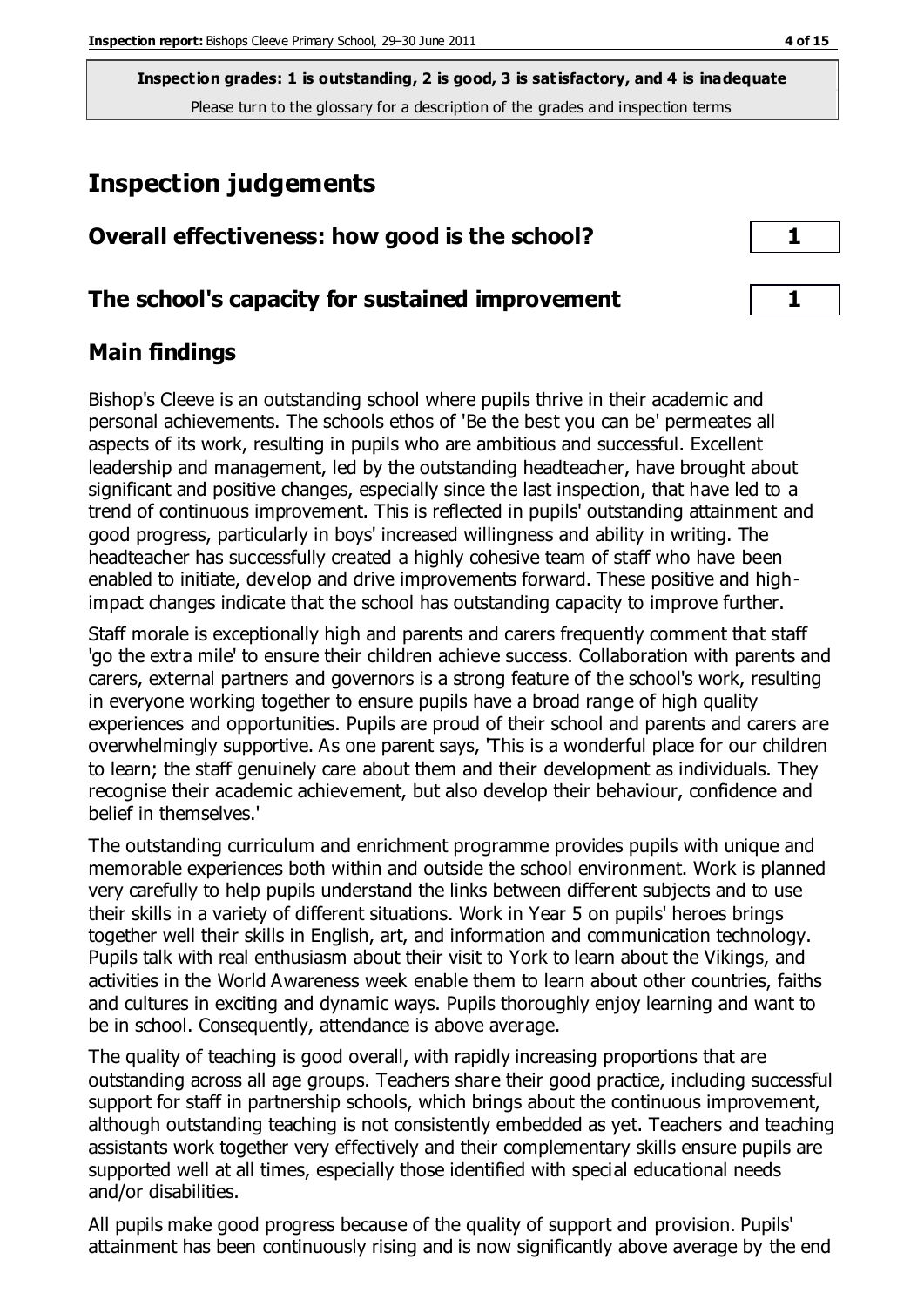of Key Stage 2. The initiatives introduced for story telling in writing have significantly improved the engagement of all pupils, and particularly boys, throughout the school. The proportion of pupils attaining the higher Level 3 and Level 5 at the end of each key stage is now well above average in both English and mathematics. Boys and girls attain equally well. Pupils identified with special educational needs and/or disabilities make outstanding progress because of the individual support they receive.

Pupils are given, and undertake, high levels of responsibility across the school. Their work in the safety team, green team and as school councillors enables them to have an active voice in decisions about the school. The opportunity for collaborative work between different age groups is a strong feature of the school's work, especially through sports and singing leaders.

Inclusion is at the heart of the school's work. Pupils benefit from outstanding care, guidance and support. All staff know pupils and their needs thoroughly. As a result, pupils are supported and challenged at the right level to ensure their success. Links with parents and carers and external agencies are excellent. All pupils say they feel safe in school and that no form of discrimination is tolerated. They show a great deal of care towards each other and are especially welcoming to pupils who join the school at different times. The procedures for transition when pupils join the school and move to secondary are outstanding and are used as exemplars of good practice by the local authority. All parents and carers say the school keeps their children safe.

Leaders at all levels have excellent awareness and understanding of the school's work because of robust monitoring and self-evaluation procedures. The role of governors has developed well. They fulfil their statutory duties and are particularly rigorous in ensuring the safeguarding of pupils and staff. They have already identified the need to take a more strategic role in the next phase of the school's development. Improvements since the last inspection have brought about positive changes, including greater consistency in teachers' marking to help pupils understand their next steps in learning and extending boys' enjoyment of, and engagement with, writing.

## **What does the school need to do to improve further?**

 $\blacksquare$  Bring about more consistently outstanding teaching by sharing more widely the outstanding practice that already exists in the school.

## **Outcomes for individuals and groups of pupils 1**

Children enter the Reception class with skills broadly in line with those expected. By the end of Year 6, all pupils, including those with special educational needs and/or disabilities, are working at levels well above those expected for their age. Work seen in Year 6 books indicates highly developed writing skills for a broad range of purposes. Their creative writing shows imagination and flair to engage the reader. This high level of attainment is also reflected in other subjects. Pupils sing with enthusiasm and art work is of the highest quality. Pupils are confident in using information and communication technology to research independently, to manipulate data and to animate images. Pupils of all ages enjoy lessons, as reflected in their motivation and perseverance to complete tasks to a high standard. They take a great deal of pride in their work and want to share it. One Year 2 pupil excitedly told inspectors how he had used commas and adjectives in his work to make it more interesting, others were keen to show their understanding of complex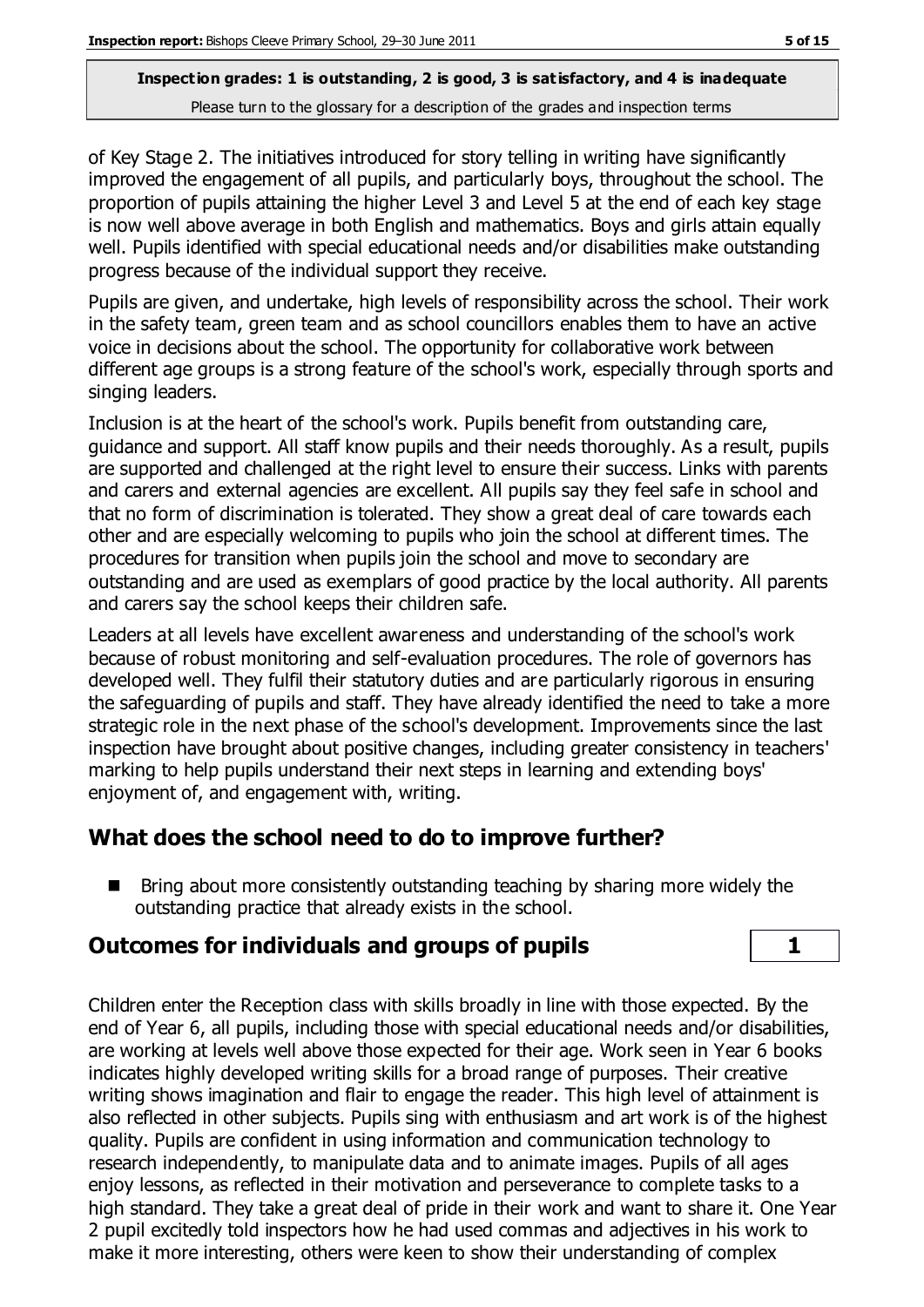mathematical calculations and Year 5 sports leaders explained clearly how they had altered activities to make them harder or easier for younger pupils during sports afternoon.

Pupils have very well developed understanding of safety-related issues and know who to talk to if they have a problem. They are confident any issues will be resolved swiftly. All pupils have access to two hours of physical education each week and large numbers attend the extensive range of extra-curricular sports activities available. They know the benefits of a healthy lifestyle, and more pupils, although not all, are making independent choices to adopt these through healthy snacks and drinking water throughout the day. Behaviour is exemplary in and around the school. Pupils are polite, courteous and welcoming, especially when they become buddies. They make significant contributions to the school and local community. Pupils' spiritual, moral, social and cultural understanding is outstanding. They understand right and wrong and can resolve issues with the help of peer mediators. Pupils have opportunities to reflect spiritually through assemblies and in classrooms to explore their own and others' feelings. Links with schools in other parts of Britain, India and Africa enable pupils of all ages to have a well-developed understanding of other people's faiths and cultures.

| Pupils' achievement and the extent to which they enjoy their learning                                                     | 1             |
|---------------------------------------------------------------------------------------------------------------------------|---------------|
| Taking into account:<br>Pupils' attainment <sup>1</sup>                                                                   | 1             |
| The quality of pupils' learning and their progress                                                                        | $\mathcal{L}$ |
| The quality of learning for pupils with special educational needs and/or disabilities<br>and their progress               |               |
| The extent to which pupils feel safe                                                                                      | 1             |
| Pupils' behaviour                                                                                                         | 1.            |
| The extent to which pupils adopt healthy lifestyles                                                                       | 2             |
| The extent to which pupils contribute to the school and wider community                                                   | 1             |
| The extent to which pupils develop workplace and other skills that will contribute to<br>their future economic well-being |               |
| Taking into account:<br>Pupils' attendance <sup>1</sup>                                                                   | 2             |
| The extent of pupils' spiritual, moral, social and cultural development                                                   |               |

These are the grades for pupils' outcomes

<sup>1</sup> The grades for attainment and attendance are: 1 is high; 2 is above average; 3 is broadly average; and 4 is low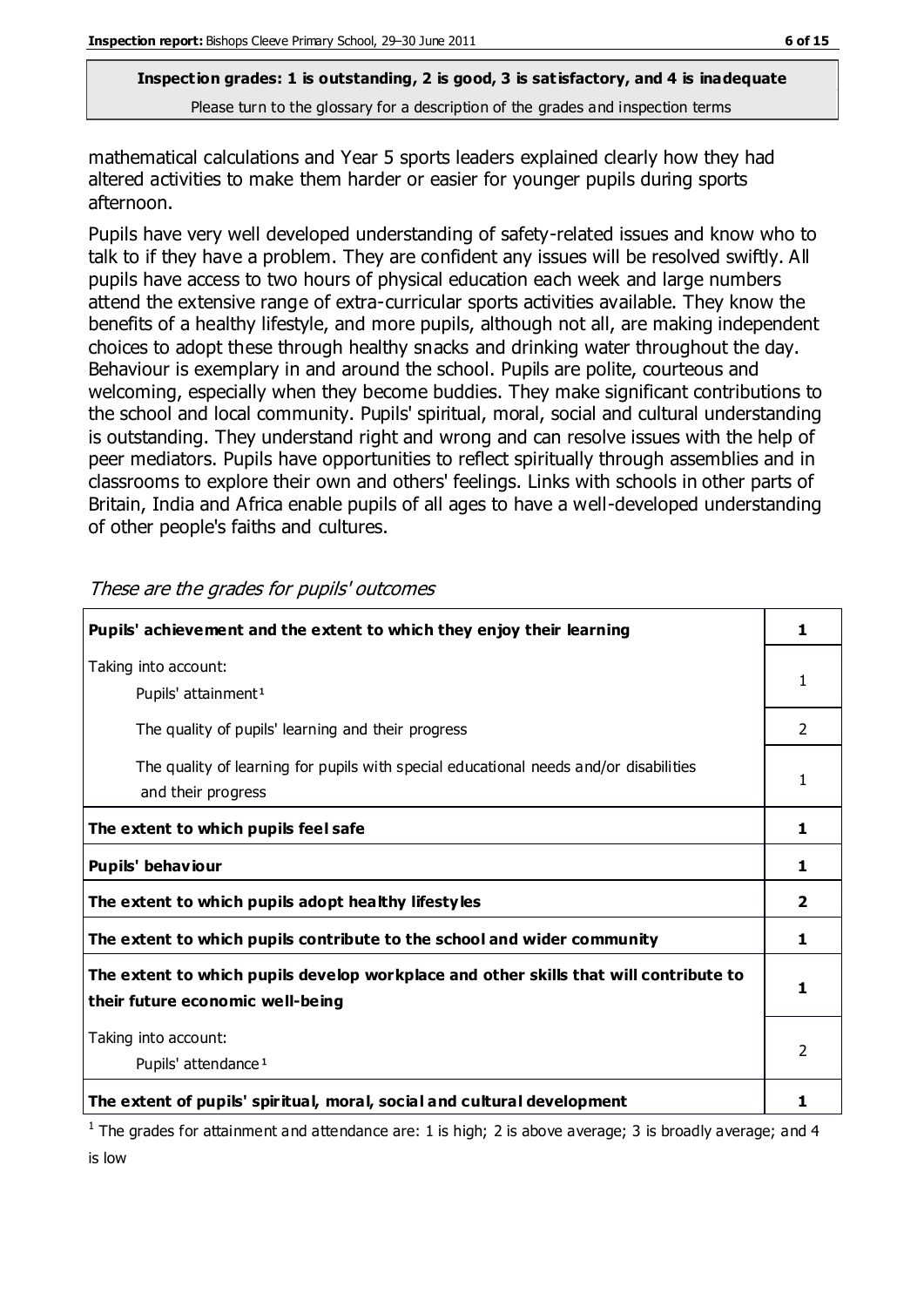#### **How effective is the provision?**

Teachers have very high expectations of pupils that ensure they have high aspirations and ambition to achieve for themselves. As a result, pupils become increasingly independent in their learning as they move up through the school and find their own creative solutions to tasks. Teachers are highly effective at planning work that meets the individual needs of pupils in the class. A good range of activities and resources are used to engage and excite pupils' interest in learning, especially when this makes use of their preferred learning style. The deployment of teaching assistants is a strength of provision, particularly in the one-toone support for pupils with special educational needs and/or disabilities or small group work. Occasionally, the pace of learning drops when there is too much teacher input or the challenge for higher ability pupils is not high enough. Procedures to assess, monitor and evaluate pupils' progress are good. Analysis of assessment data leads to swift and effective interventions for any pupils identified as not making the expected progress. Pupils all know their targets and have thorough understanding of their next steps in learning because of the high quality references on how to attain targets in lessons and marking. Pupils are eager to reach their next 'could' or 'could even' target. Teachers are good at observing and intervening at the right time with effective questions to bring about improvements in pupils' work. The quality of feedback and marking has improved since the previous inspection and is good. Where this is particularly effective, marking consistently highlights strengths, makes specific suggestions for the next steps in learning and leads to pupils' higher attainment.

The curriculum is broad, balanced and matches the needs and interests of pupils extremely well. It provides memorable experiences through highly developed crosssubject topics which are enhanced further through the rich and varied enrichment programme. Pupils have outstanding opportunities to give their input to curriculum development. The development of pupils' understanding and appreciation of the arts has a high profile in the school. Pupils have opportunities to learn French and Spanish, to make films and to learn through the outdoor environment. Classrooms are stimulating and vibrant environments that celebrate and support pupils' learning. Effective use is made of information and communication technology across a range of subjects to engage and extend pupils' thinking and independent research skills. Pupils' entrepreneurial skills are developed through enterprise events and pupils experience taking different roles through the innovative 'mantle of the expert' approach to learning.

Procedures for the identification and support of pupils with special educational needs and/or disabilities are robust, enabling swift and well-targeted support to ensure they gain maximum benefit in lessons. The school seeks out and makes best use of additional funding. For example, the 'do something different' programme targets vulnerable pupils and enables them to experience different activities such as horse-riding to improve their confidence and self-esteem. Similarly, the weekly 'fizzy' activities successfully help pupils improve their coordination or social interaction skills. The exemplary partnerships with parents and excellent links with external agencies ensure that pupils receive swift support as required, leading to high levels of confidence in the school by both pupils and their parents and carers.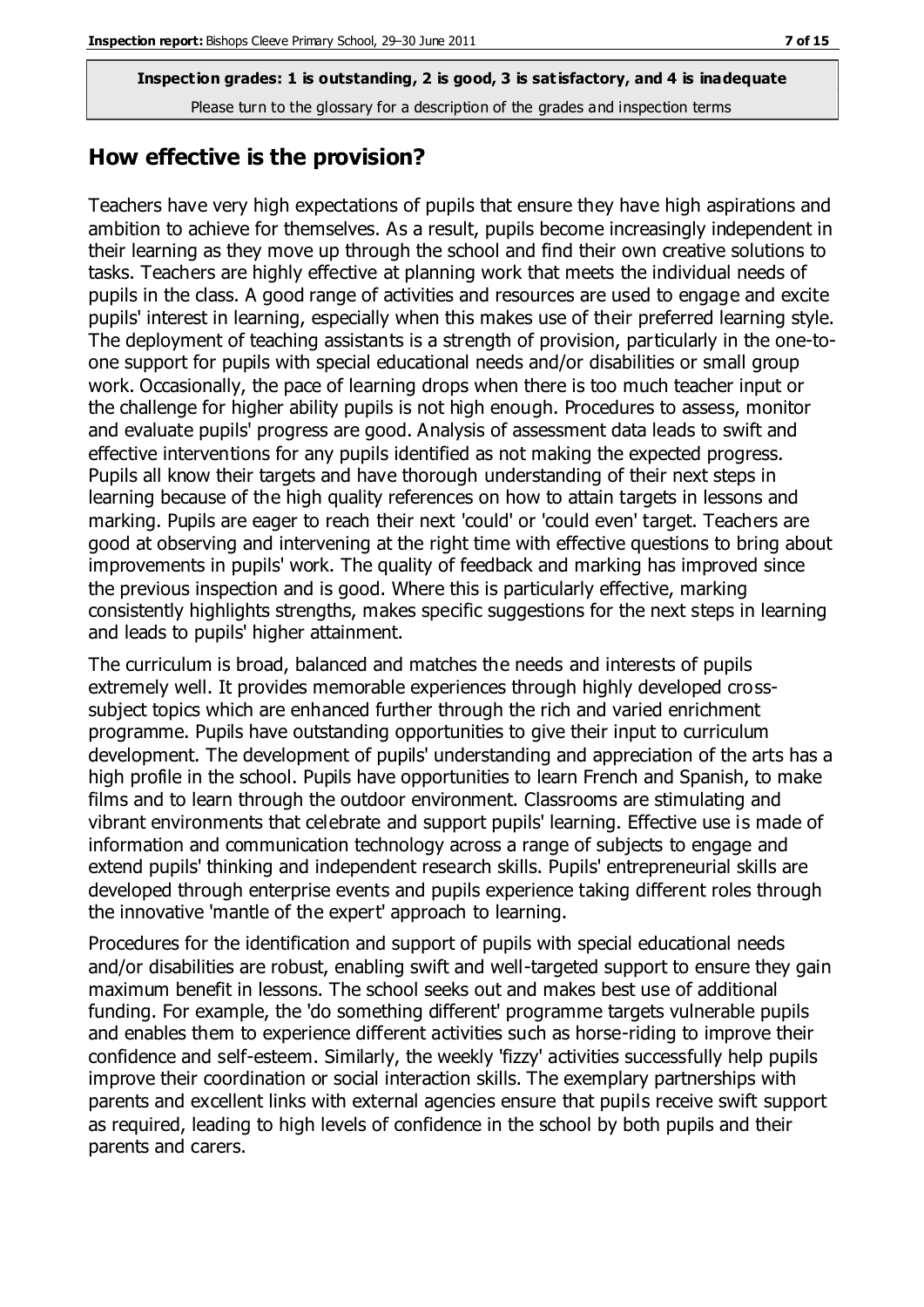**Inspection grades: 1 is outstanding, 2 is good, 3 is satisfactory, and 4 is inadequate**

Please turn to the glossary for a description of the grades and inspection terms

These are the grades for the quality of provision

| The quality of teaching                                                                                    |  |
|------------------------------------------------------------------------------------------------------------|--|
| Taking into account:<br>The use of assessment to support learning                                          |  |
| The extent to which the curriculum meets pupils' needs, including, where relevant,<br>through partnerships |  |
| The effectiveness of care, guidance and support                                                            |  |

#### **How effective are leadership and management?**

All school leaders have a clear and sharp focus on driving improvements and continuously look for new ways to improve the opportunities and outcomes for pupils. Collaboratively they set and attain ambitious targets for improvement. All staff, especially those with areas of responsibility, are enabled to initiate, take risks and introduce innovative ways of working. Consequently there is no complacency and a real momentum for continuous improvement. Monitoring of the school's work is extremely well developed and staff are robustly held to account for pupils' progress in classes and subject areas. Staff across the school are fastidious in securing pupils' equality of opportunity. Professional development and sharing of good practice have a high profile within the school, leading to high quality provision.

The governing body has good insight into the work of the school. It provides good support to the headteacher and staff and is increasingly confident in challenging and evaluating the school's work. It is particularly rigorous in ensuring that safeguarding procedures meet requirements and are reviewed regularly. It has clear and secure systems to seek and respond to the views of parents and carers.

The promotion of community cohesion is outstanding and is integral to the school's work. The school knows its own and local community extremely well and is fully involved in local events and activities. Parents and carers say they feel included as part of the school community because they are welcomed and included, and communication between them and staff is frequent and of high quality. Staff have created a wealth of opportunities for pupils to link with other people nationally and globally that helps them explore, understand and respect their own and others' differing circumstances. Highly effective partnerships have been created with local schools to lead and share good practice.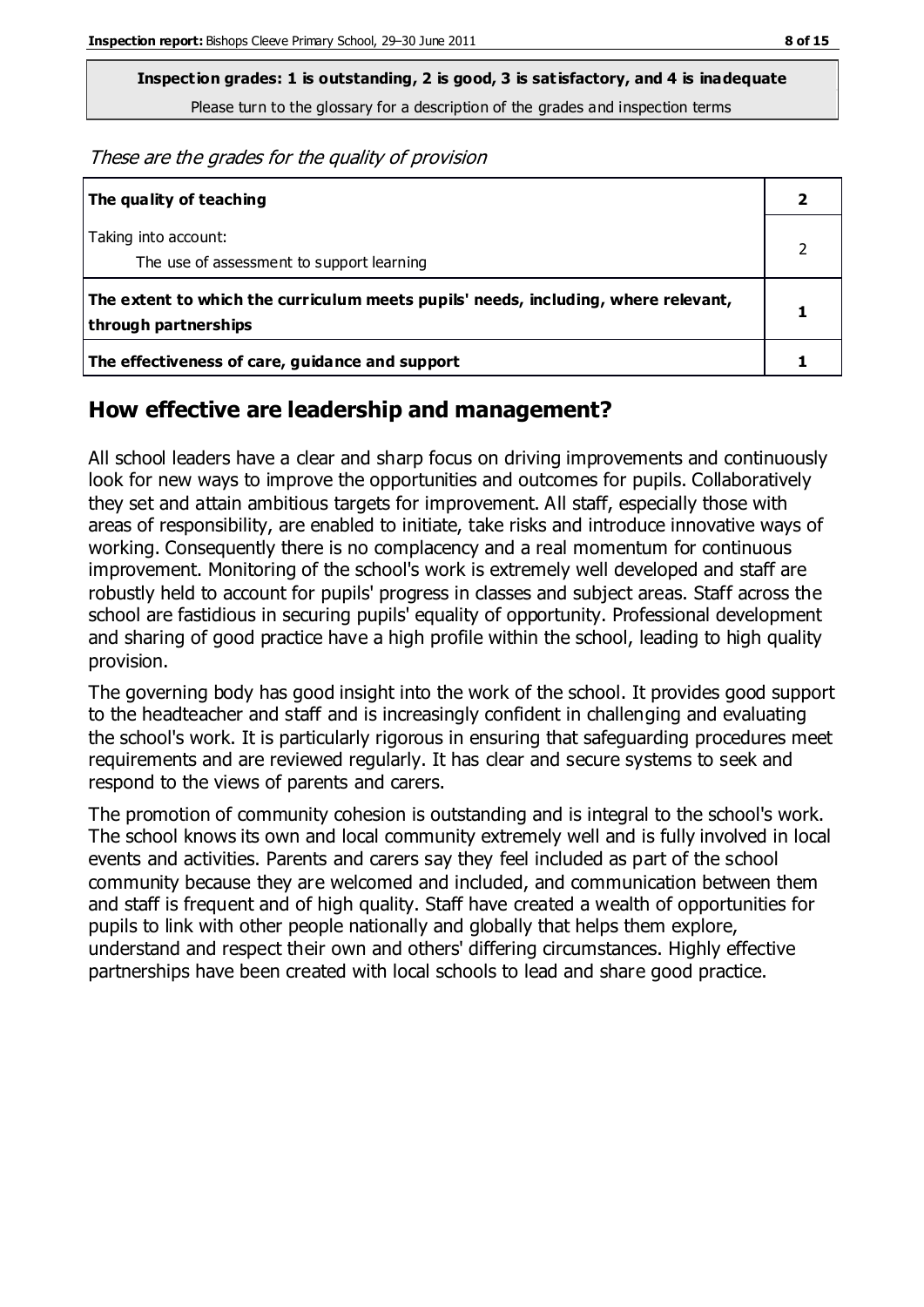**Inspection grades: 1 is outstanding, 2 is good, 3 is satisfactory, and 4 is inadequate**

Please turn to the glossary for a description of the grades and inspection terms

These are the grades for leadership and management

| The effectiveness of leadership and management in embedding ambition and driving<br>improvement                                                                  | 1 |
|------------------------------------------------------------------------------------------------------------------------------------------------------------------|---|
| Taking into account:<br>The leadership and management of teaching and learning                                                                                   |   |
| The effectiveness of the governing body in challenging and supporting the<br>school so that weaknesses are tackled decisively and statutory responsibilities met | 2 |
| The effectiveness of the school's engagement with parents and carers                                                                                             | 1 |
| The effectiveness of partnerships in promoting learning and well-being                                                                                           | 1 |
| The effectiveness with which the school promotes equality of opportunity and tackles<br>discrimination                                                           | 1 |
| The effectiveness of safeguarding procedures                                                                                                                     | 1 |
| The effectiveness with which the school promotes community cohesion                                                                                              | 1 |
| The effectiveness with which the school deploys resources to achieve value for money                                                                             | 1 |

### **Early Years Foundation Stage**

Leadership and management of the Early Years Foundation Stage are outstanding. Children settle into school swiftly because of the robust procedures before, and at the start of, their time at the school. Children thoroughly enjoy being in school. They make good progress overall and swift progress in their personal, social and emotional development and their speaking and listening skills. Their opportunities to develop creativity are outstanding. Assessment procedures are robust and enable the early identification of, and intervention with, children who are not making the expected progress. When children finish in the Reception class, they are all working at, and many above, the expectations for their age across all areas of learning. One parent summarised what many said thus: 'The early years at Bishop's Cleeve have been enjoyable and a terrific learning environment.'

Provision is outstanding. Classrooms are stimulating and children benefit from an excellent balance of indoor and outdoor activities led by the teacher and those initiated by the children themselves. The school recognises the need to develop the outdoor learning environment further. Teaching is outstanding overall and staff use innovative approaches that enable children to learn through play and exploration. Partnerships with parents are extensive and procedures to ensure children are safe are rigorous.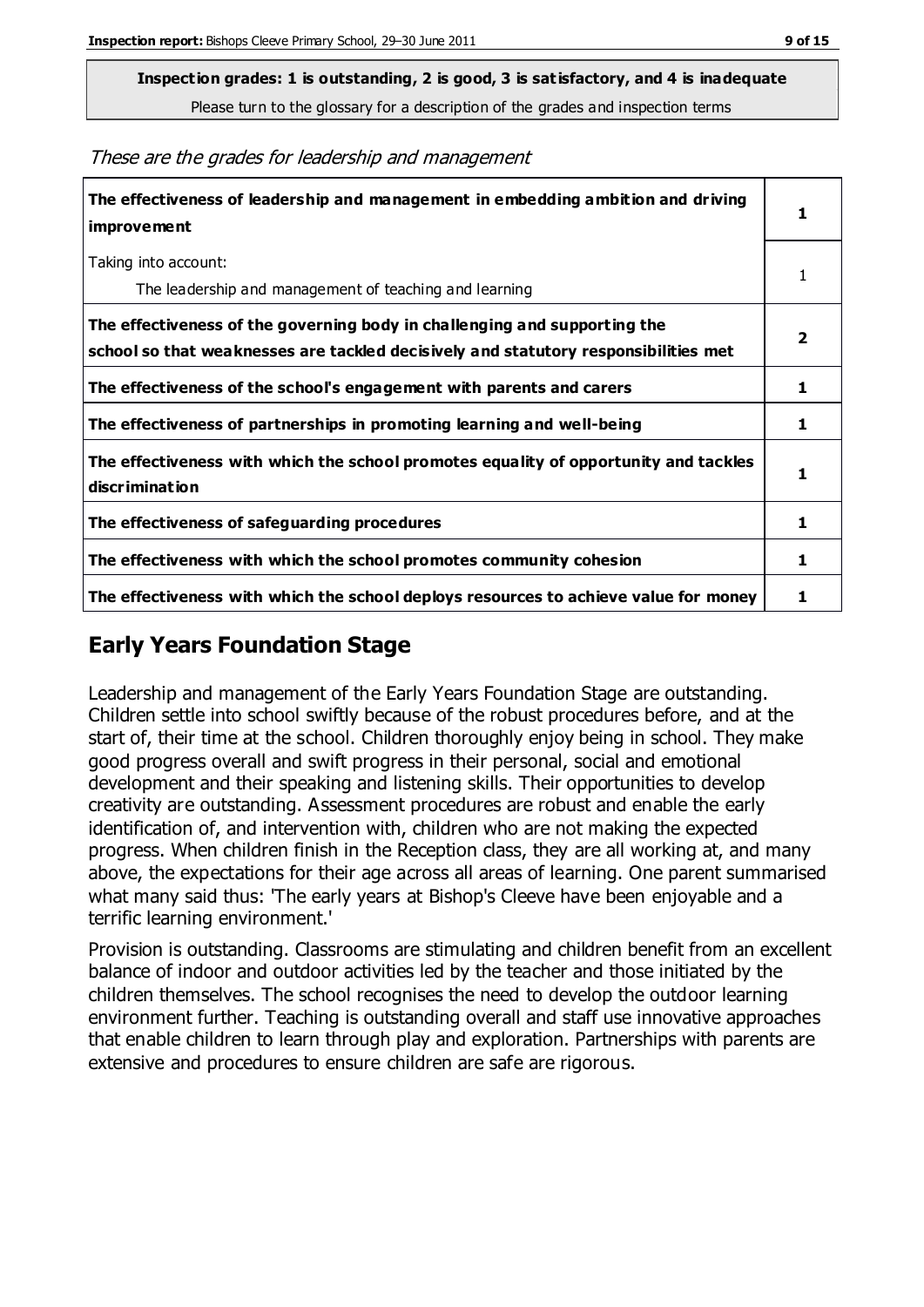**Inspection grades: 1 is outstanding, 2 is good, 3 is satisfactory, and 4 is inadequate**

Please turn to the glossary for a description of the grades and inspection terms

These are the grades for the Early Years Foundation Stage

| Overall effectiveness of the Early Years Foundation Stage                             |  |
|---------------------------------------------------------------------------------------|--|
| Taking into account:<br>Outcomes for children in the Early Years Foundation Stage     |  |
| The quality of provision in the Early Years Foundation Stage                          |  |
| The effectiveness of leadership and management of the Early Years Foundation<br>Stage |  |

### **Views of parents and carers**

Parents and carers are overwhelmingly supportive, with all those who returned the questionnaire saying they are happy with their children's experience at the school. All respondents say their children enjoy school, the school keeps their children safe and that teaching is good. An overwhelming majority are very pleased with the progress their children are making, and feel the school meets the needs of individual children well. One parent summarised what many said thus: 'Bishop's Cleeve is a fantastic place where children don't just learn; they grow as individuals.' Children are motivated and want to come to school. A very small number of respondents comment that the school does not take account of their concerns or suggestions. Inspectors found partnerships with parents were outstanding.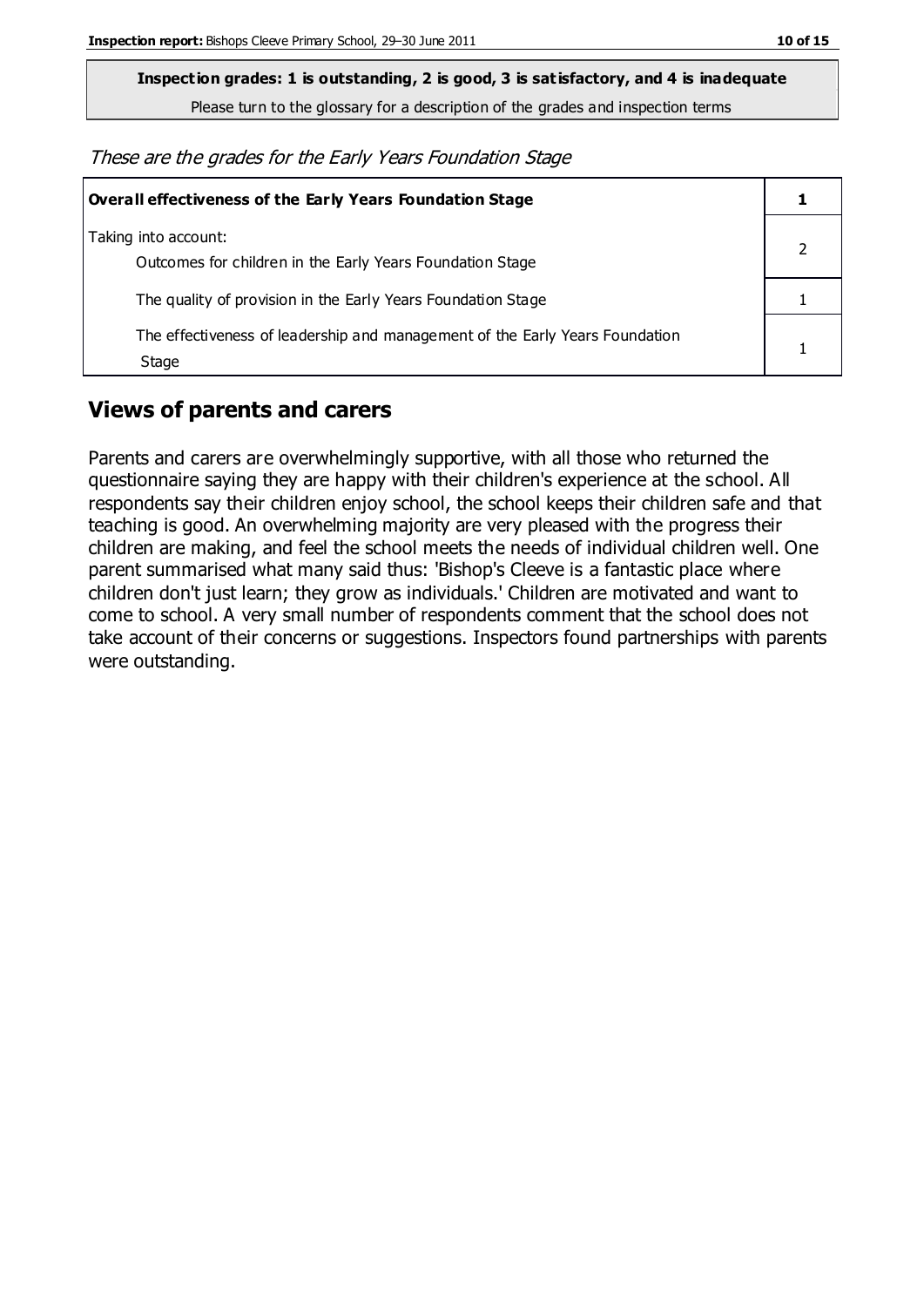#### **Responses from parents and carers to Ofsted's questionnaire**

Ofsted invited all the registered parents and carers of pupils registered at Bishop's Cleeve to complete a questionnaire about their views of the school.

In the questionnaire, parents and carers were asked to record how strongly they agreed with 13 statements about the school.

The inspection team received 215 completed questionnaires by the end of the on-site inspection. In total, there are 470 pupils registered at the school.

| <b>Statements</b>                                                                                                                                                                                                                                       |              | <b>Strongly</b><br>agree |              | <b>Disagree</b><br><b>Agree</b> |                | <b>Strongly</b><br>disagree |              |               |
|---------------------------------------------------------------------------------------------------------------------------------------------------------------------------------------------------------------------------------------------------------|--------------|--------------------------|--------------|---------------------------------|----------------|-----------------------------|--------------|---------------|
|                                                                                                                                                                                                                                                         | <b>Total</b> | $\frac{1}{2}$            | <b>Total</b> | $\frac{1}{2}$                   | <b>Total</b>   | $\frac{1}{2}$               | <b>Total</b> | $\frac{1}{2}$ |
| My child enjoys school                                                                                                                                                                                                                                  | 157          | 73                       | 57           | 27                              | 0              | $\mathbf 0$                 | $\mathbf{1}$ | $\mathbf 0$   |
| The school keeps my child<br>safe                                                                                                                                                                                                                       | 165          | 77                       | 49           | 23                              | $\mathbf{1}$   | $\mathbf 0$                 | $\mathbf 0$  | $\mathbf 0$   |
| My school informs me about<br>my child's progress                                                                                                                                                                                                       | 135          | 63                       | 76           | 35                              | $\overline{2}$ | $\mathbf{1}$                | $\mathbf 0$  | $\mathbf 0$   |
| My child is making enough<br>progress at this school                                                                                                                                                                                                    | 131          | 61                       | 79           | 37                              | 5              | $\overline{2}$              | $\mathbf 0$  | $\mathbf 0$   |
| The teaching is good at this<br>school                                                                                                                                                                                                                  | 154          | 72                       | 60           | 28                              | $\mathbf{1}$   | $\mathbf 0$                 | $\mathbf 0$  | $\mathbf 0$   |
| The school helps me to<br>support my child's learning                                                                                                                                                                                                   | 137          | 64                       | 69           | 32                              | 5              | $\overline{2}$              | $\mathbf 0$  | $\mathbf 0$   |
| The school helps my child to<br>have a healthy lifestyle                                                                                                                                                                                                | 137          | 64                       | 73           | 34                              | $\mathbf{1}$   | $\mathbf 0$                 | $\mathbf 0$  | $\mathbf 0$   |
| The school makes sure that<br>my child is well prepared for<br>the future (for example<br>changing year group,<br>changing school, and for<br>children who are finishing<br>school, entering further or<br>higher education, or entering<br>employment) | 156          | 73                       | 56           | 26                              | $\mathbf 0$    | $\mathbf 0$                 | $\mathbf 0$  | $\mathbf 0$   |
| The school meets my child's<br>particular needs                                                                                                                                                                                                         | 135          | 63                       | 72           | 33                              | 4              | $\overline{2}$              | $\mathbf 0$  | $\mathbf 0$   |
| The school deals effectively<br>with unacceptable behaviour                                                                                                                                                                                             | 117          | 54                       | 87           | 40                              | 5              | $\overline{2}$              | $\mathbf{1}$ | $\pmb{0}$     |
| The school takes account of<br>my suggestions and concerns                                                                                                                                                                                              | 115          | 53                       | 86           | 40                              | $\overline{7}$ | 3                           | $\Omega$     | 0             |
| The school is led and<br>managed effectively                                                                                                                                                                                                            | 152          | 71                       | 56           | 26                              | $\overline{4}$ | $\overline{2}$              | $\mathbf 0$  | $\mathbf 0$   |
| Overall, I am happy with my<br>child's experience at this<br>school                                                                                                                                                                                     | 159          | 74                       | 55           | 26                              | $\mathbf{1}$   | $\mathbf 0$                 | $\mathbf 0$  | $\pmb{0}$     |

The table above summarises the responses that parents and carers made to each statement. The percentages indicate the proportion of parents and carers giving that response out of the total number of completed questionnaires. Where one or more parents and carers chose not to answer a particular question, the percentages will not add up to 100%.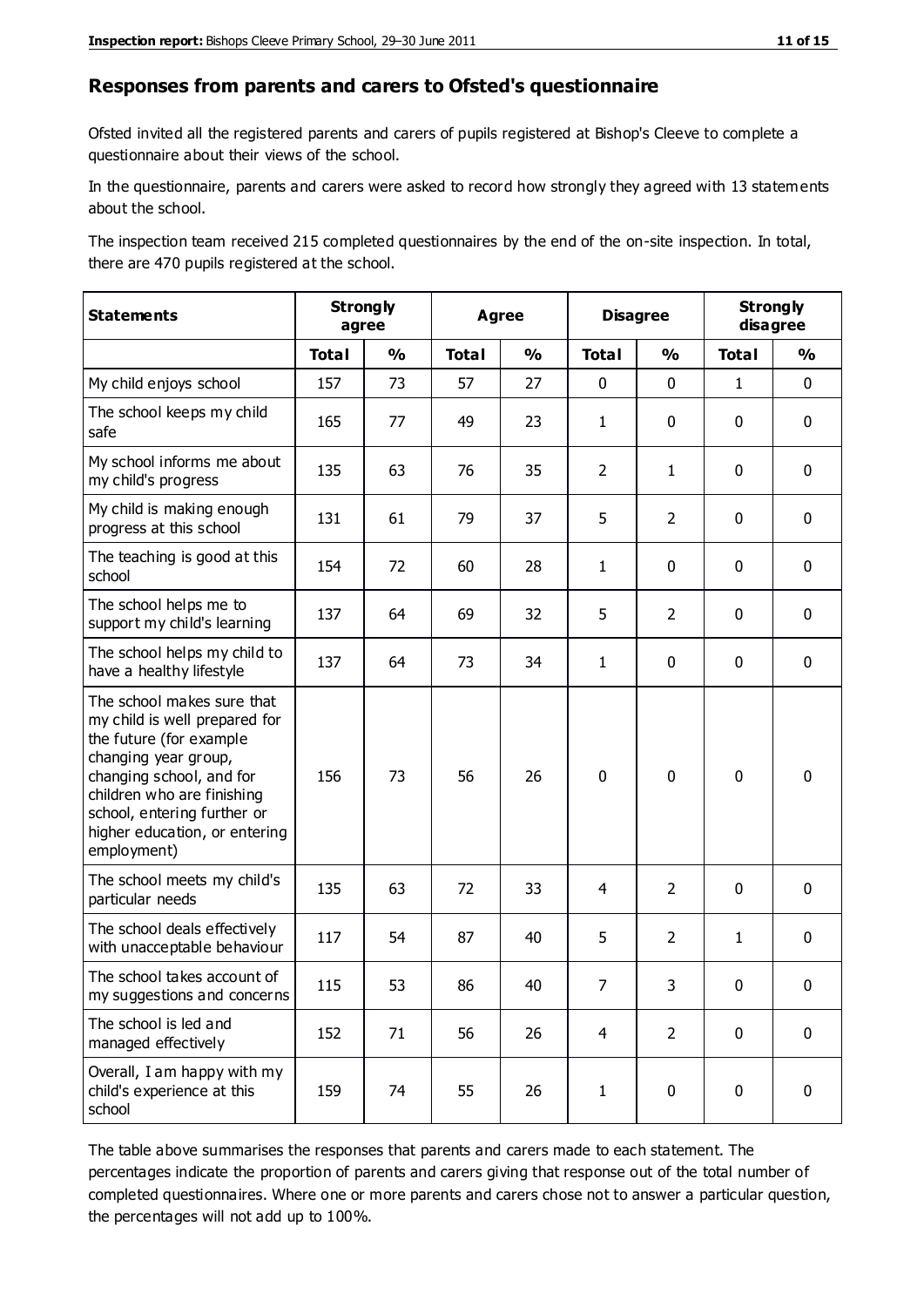## **Glossary**

| Grade   | <b>Judgement</b> | <b>Description</b>                                                                                                                                                                                                            |
|---------|------------------|-------------------------------------------------------------------------------------------------------------------------------------------------------------------------------------------------------------------------------|
| Grade 1 | Outstanding      | These features are highly effective. An outstanding school<br>provides exceptionally well for all its pupils' needs.                                                                                                          |
| Grade 2 | Good             | These are very positive features of a school. A school that<br>is good is serving its pupils well.                                                                                                                            |
| Grade 3 | Satisfactory     | These features are of reasonable quality. A satisfactory<br>school is providing adequately for its pupils.                                                                                                                    |
| Grade 4 | Inadequate       | These features are not of an acceptable standard. An<br>inadequate school needs to make significant improvement<br>in order to meet the needs of its pupils. Ofsted inspectors<br>will make further visits until it improves. |

#### **What inspection judgements mean**

### **Overall effectiveness of schools**

|                       | Overall effectiveness judgement (percentage of schools) |      |                     |                   |
|-----------------------|---------------------------------------------------------|------|---------------------|-------------------|
| <b>Type of school</b> | <b>Outstanding</b>                                      | Good | <b>Satisfactory</b> | <b>Inadequate</b> |
| Nursery schools       | 46                                                      | 48   | 6                   |                   |
| Primary schools       | 6                                                       | 47   | 40                  | 7                 |
| Secondary schools     | 12                                                      | 39   | 38                  | 11                |
| Sixth forms           | 13                                                      | 42   | 41                  | 3                 |
| Special schools       | 28                                                      | 49   | 19                  | 4                 |
| Pupil referral units  | 14                                                      | 45   | 31                  | 10                |
| All schools           | 10                                                      | 46   | 37                  |                   |

New school inspection arrangements were introduced on 1 September 2009. This means that inspectors now make some additional judgements that were not made previously.

The data in the table above are for the period 1 September 2010 to 31 December 2010 and are consistent with the latest published official statistics about maintained school inspection outcomes (see **[www.ofsted.gov.uk](http://www.ofsted.gov.uk/)**).

The sample of schools inspected during 2010/11 was not representative of all schools nationally, as weaker schools are inspected more frequently than good or outstanding schools.

Percentages are rounded and do not always add exactly to 100.

Sixth form figures reflect the judgements made for the overall effectiveness of the sixth form in secondary schools, special schools and pupil referral units.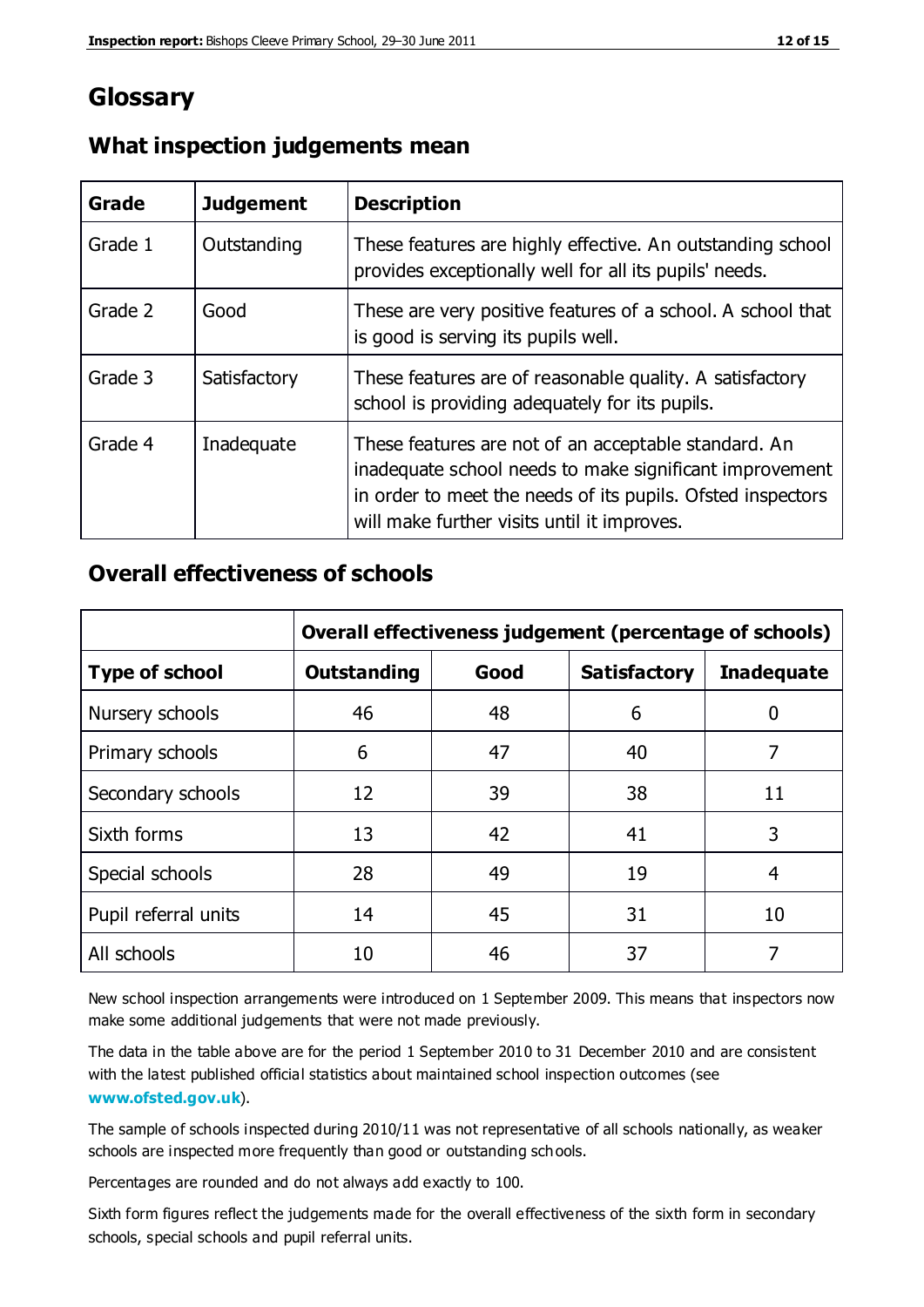# **Common terminology used by inspectors**

| Achievement:               | the progress and success of a pupil in their learning,<br>development or training.                                                                                                                                                          |  |  |
|----------------------------|---------------------------------------------------------------------------------------------------------------------------------------------------------------------------------------------------------------------------------------------|--|--|
| Attainment:                | the standard of the pupils' work shown by test and<br>examination results and in lessons.                                                                                                                                                   |  |  |
| Capacity to improve:       | the proven ability of the school to continue<br>improving. Inspectors base this judgement on what<br>the school has accomplished so far and on the quality<br>of its systems to maintain improvement.                                       |  |  |
| Leadership and management: | the contribution of all the staff with responsibilities,<br>not just the headteacher, to identifying priorities,<br>directing and motivating staff and running the school.                                                                  |  |  |
| Learning:                  | how well pupils acquire knowledge, develop their<br>understanding, learn and practise skills and are<br>developing their competence as learners.                                                                                            |  |  |
| Overall effectiveness:     | inspectors form a judgement on a school's overall<br>effectiveness based on the findings from their<br>inspection of the school. The following judgements,<br>in particular, influence what the overall effectiveness<br>judgement will be. |  |  |
|                            | The school's capacity for sustained<br>improvement.                                                                                                                                                                                         |  |  |
|                            | Outcomes for individuals and groups of pupils.                                                                                                                                                                                              |  |  |
|                            | The quality of teaching.                                                                                                                                                                                                                    |  |  |
|                            | The extent to which the curriculum meets<br>pupils' needs, including, where relevant,<br>through partnerships.                                                                                                                              |  |  |
|                            | The effectiveness of care, guidance and<br>support.                                                                                                                                                                                         |  |  |
| Progress:                  | the rate at which pupils are learning in lessons and<br>over longer periods of time. It is often measured by<br>comparing the pupils' attainment at the end of a key                                                                        |  |  |

stage with their attainment when they started.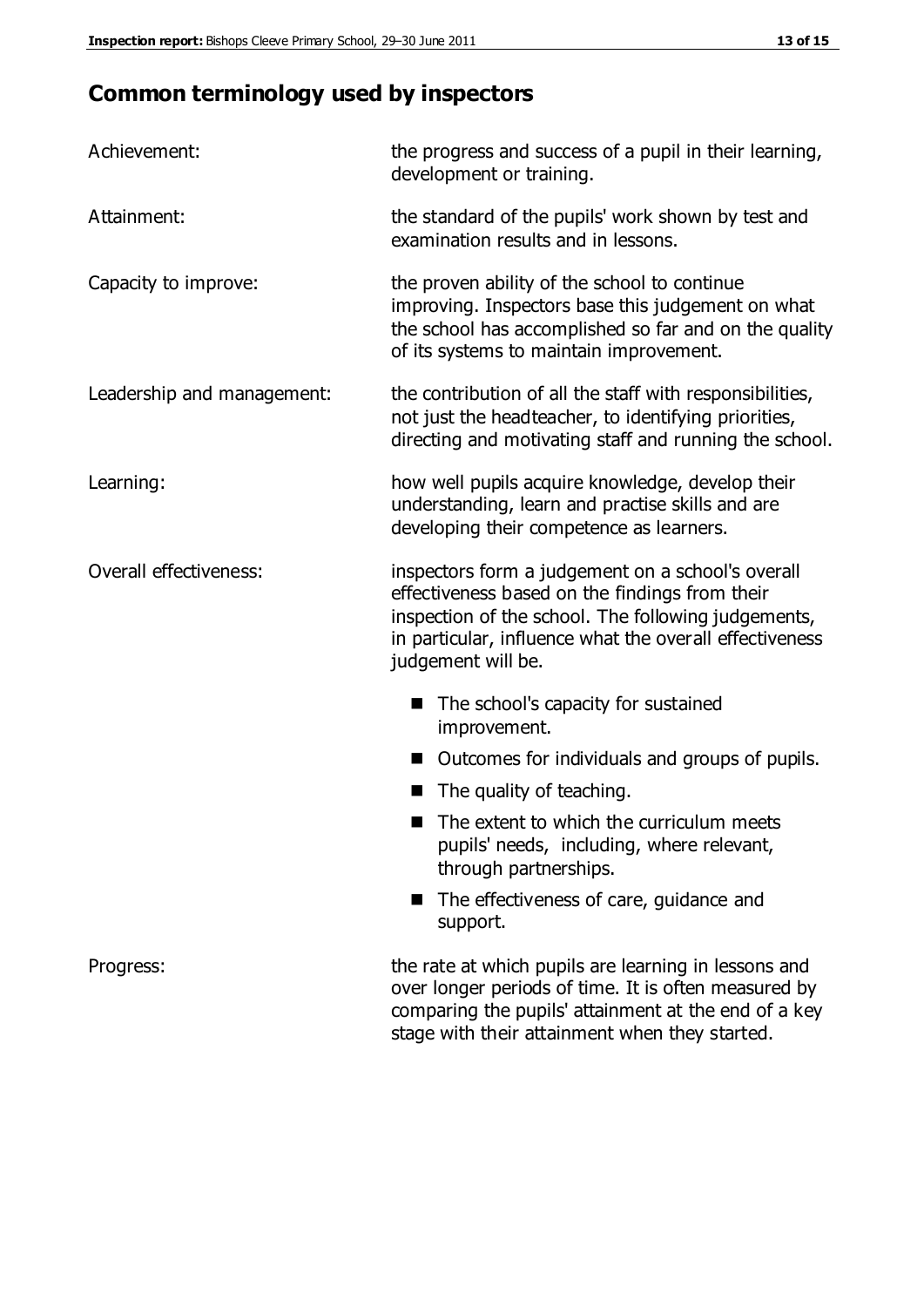#### **This letter is provided for the school, parents and carers to share with their children. It describes Ofsted's main findings from the inspection of their school.**

1 July 2011

#### Dear Pupils

#### **Inspection of Bishop's Cleeve Primary School, Cheltenham, Gl52 8NN**

Thank you for making us feel so welcome and for talking to us when we came to visit your school recently. We thoroughly enjoyed meeting you and it was a privilege to see your school and your work.

Your school provides you with an outstanding education. Your headteacher and other leaders at the school are outstanding. All the staff work extremely well together to find new ways of working and improving the school's work. You are lucky to go to such a happy school where you are helped to develop high standards, both academically and personally. You are polite, courteous and very welcoming. Your behaviour is excellent and you show a great deal of care for each other. You make good progress and your attainment in all your work is significantly above average.

We found that teaching is good and that all the adults at the school know you and your needs extremely well. You have excellent opportunities to learn in different ways, through an exciting and varied curriculum and a wealth of enrichment events. You thoroughly enjoy taking responsibilities and are extremely mature when you take these roles. We really enjoyed watching your work as young sports leaders and when you worked together during the World Awareness week to learn about different countries.

I hope that you continue to work hard, and continue enjoying school and learning new things. Thank you once again for showing us your school.

Yours sincerely

Judith Rundle

Her Majesty's Inspector